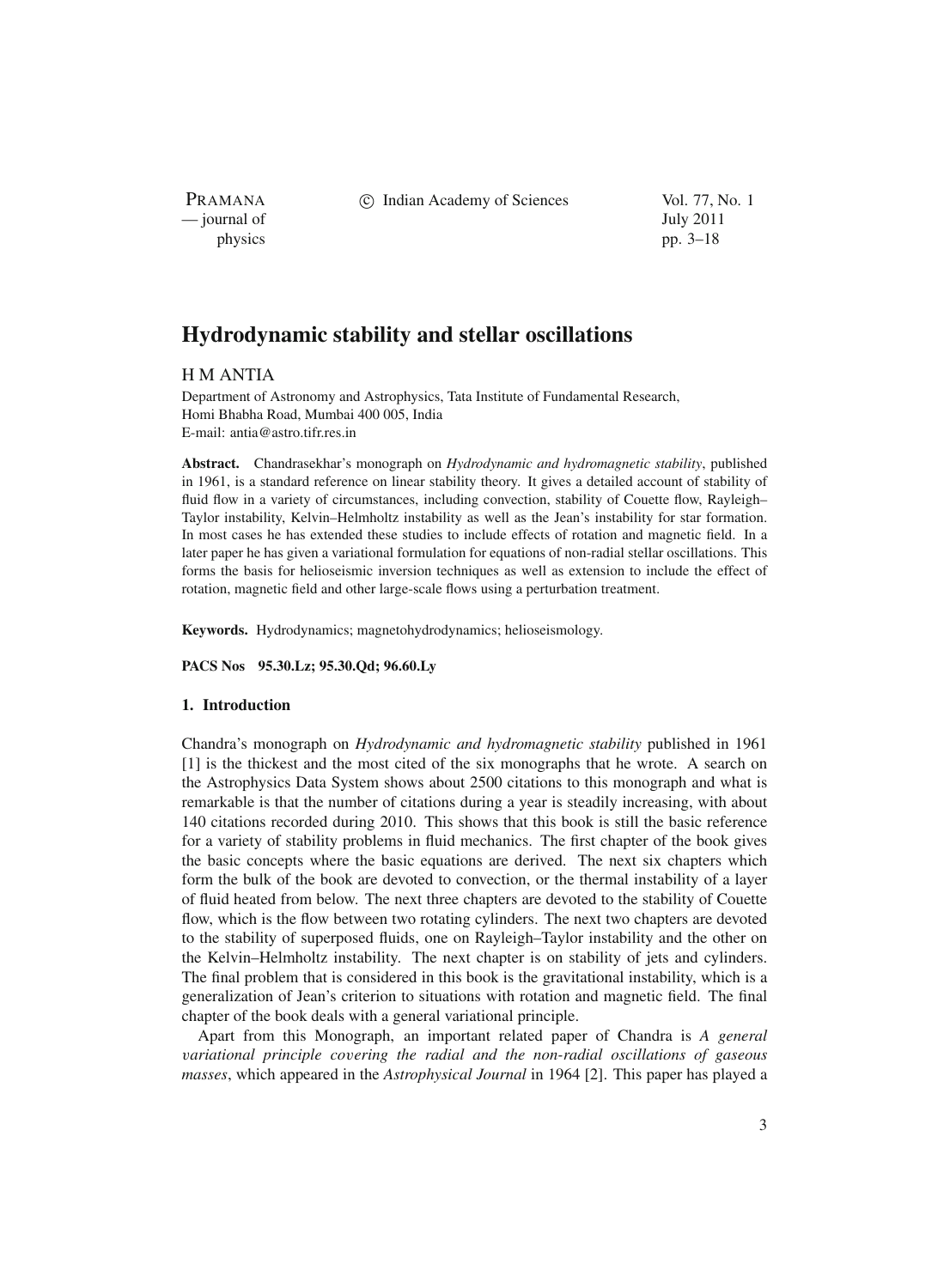fundamental role in the study of stellar oscillations. These two works of Chandra and their impact on astrophysical research will be considered in this talk.

## **2. Convection**

The problem of convection, or the stability of a fluid layer heated from below had been extensively studied both theoretically [3] and in laboratory experiments. Bénard [4] conducted a series of experiments to study convection in a thin layer of fluid, whose horizontal extent is much larger than the thickness in vertical direction, the direction in which gravity is acting. It is well known that as the layer is heated from below, initially there is no fluid motion as the required heat is transmitted by conduction. As the temperature gradient across the fluid layer is increased, at some stage convection sets in, where a part of the heat is transmitted through fluid motion. In this case hot fluid from below rises upward and mixes with the surrounding fluid, thus transmitting heat and in return a colder stream of fluid flows down, forming a convective cell. Such cellular patterns were seen by Bénard and others in their experiments. Chandra's monograph has many pictures from these experiments, and he has tried to explain the observed patterns.

Chandra's treatment is based on the linear stability analysis and further he used Boussinesq approximation, which essentially treats the fluid as incompressible. Thus this analysis is more suitable for laboratory experiments which mostly deal with liquids. Stellar convection zones can hardly be assumed to be incompressible or thin. The assumption of incompressibility filters out the acoustic waves, which simplifies the problem significantly. But at the same time if the fluid is totally incompressible, i.e., density is constant everywhere, there can be no buoyancy forces and hence no convection. Boussinesq approximation addresses this problem by requiring that although density,  $\rho$ , is independent of pressure, it weakly depends on temperature, *T* , through the coefficient of volume expansion,  $\alpha$ , which is generally small for liquids in laboratory. Thus the density is written as

$$
\rho = \rho_0 \left[ 1 - \alpha (T - T_0) \right]. \tag{1}
$$

But since the density variation across the thin layer is small, this variation is neglected, except in the buoyancy term, which is written as

$$
\delta \rho \mathbf{g} = -\alpha \rho_0 \delta T \mathbf{g},\tag{2}
$$

where **g** is the acceleration due to gravity, which is assumed to be constant and acting along the *z*-axis. With these approximations the coefficients in the linearized equations for perturbations about the equilibrium state are constants and the *x*, *y*, *t* dependence of the solution can be written in the form:

$$
\exp\left(i(k_x x + k_y y) + pt\right),\tag{3}
$$

where  $i = \sqrt{-1}$  and  $k_x$  and  $k_y$  are the wavenumbers along the x and y directions, respectively. Because of symmetry, only the magnitude of total horizontal wavenumber,  $k = \sqrt{k_x^2 + k_y^2}$ , is relevant.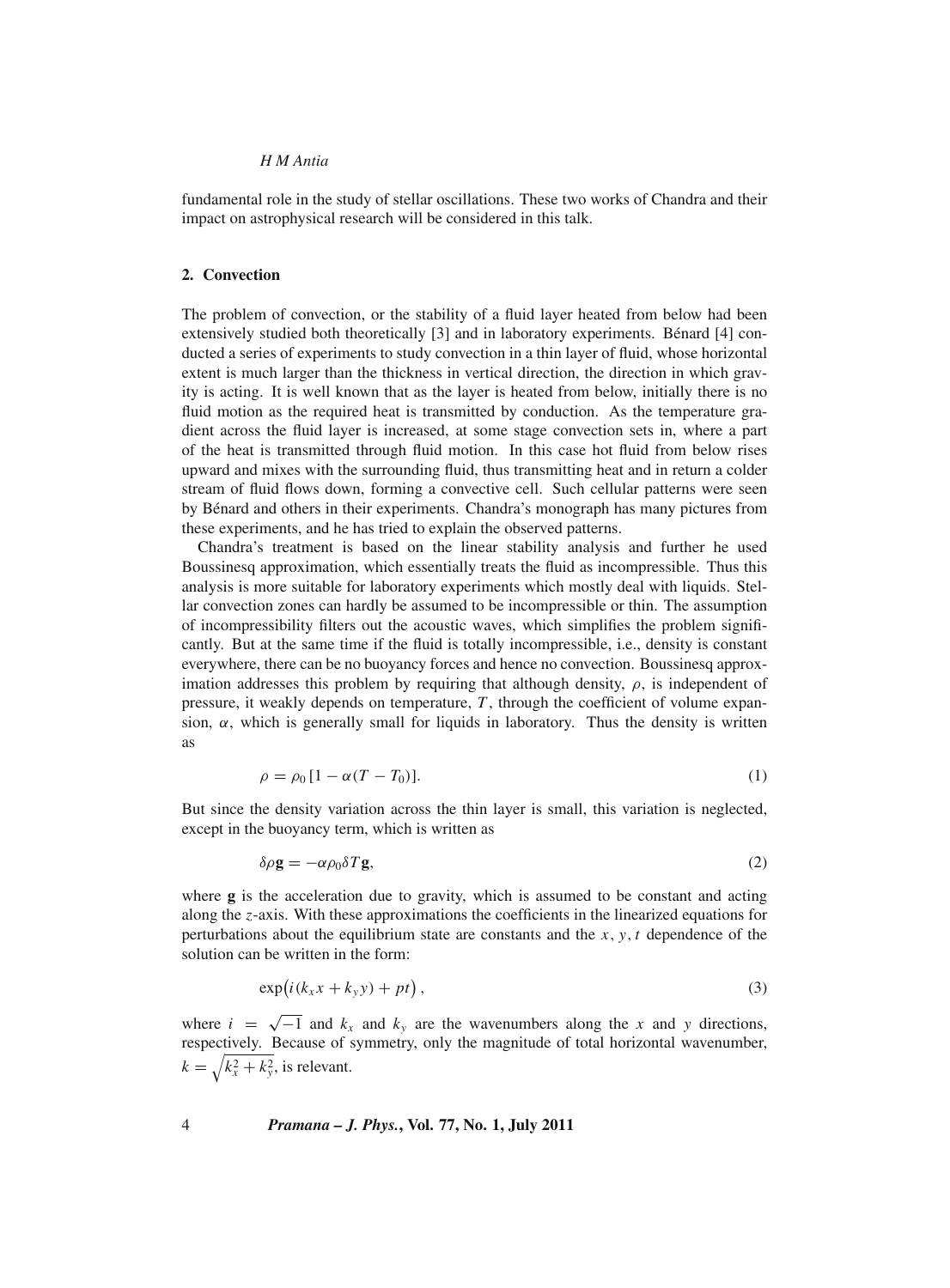The resulting equations are written in a dimensionless form using *d*, the height of the fluid layer as the unit of length and  $d^2/v$  as the unit of time, where v is the kinematic viscosity. The resulting equations depend on some dimensionless constants, i.e., the Rayleigh number,

$$
R = \frac{g\alpha\beta d^4}{\kappa v},\tag{4}
$$

the Prandtl number  $\mathcal{P} = v/\kappa$ , and the dimensionless wavenumber  $a = kd$  and the growth rate  $\sigma = pd^2/v$ . Here,  $\kappa$  is the thermal diffusivity and  $\beta$  is the temperature gradient across the fluid layer, which is assumed to be constant. The linearized equations along with appropriate boundary conditions form an eigenvalue problem and a non-trivial solution exists for some discrete values of the eigenvalue  $\sigma$ . This gives the dispersion relation  $\sigma(R, \mathcal{P}, a)$ . The wavenumber *a* defines the length-scale of perturbations and for stability we require  $\text{Real}(\sigma) < 0$  for all permissible values of *a*. This ensures that perturbations at all length-scales are stable. Chandra has done extensive analysis of this equation for different boundary conditions to analyse stability.

Since  $\sigma$  is a continuous function of its arguments, the transition to instability occurs when Real( $\sigma$ ) = 0, which yields two possibilities,  $\sigma = 0$  or  $\sigma$  is purely imaginary, i.e., the solution is either stationary or purely oscillatory in time. When  $\sigma$  is real, the state of marginal stability is given by  $\sigma = 0$ , which means the resulting solution is independent of time, and the state is also referred to as stationary convection. In this case the principle of the exchange of stability is said to be applicable. Chandra has shown that in the absence of rotation and magnetic field the transition to instability happens through this route. The second possibility of  $\sigma$  being purely imaginary can occur in the presence of rotation or magnetic field and in that case the transition to instability can happen through oscillatory modes, which is referred to as overstability. This term was coined by Ledoux and implies that in this case, if a fluid element is displaced from its equilibrium position, it will come back to this position with larger velocity and the amplitude of oscillation keeps increasing with time.

For the case without rotation and magnetic field, the transition to instability occurs through stationary convection,  $\sigma = 0$ , and in this case the equations are independent of the Prandtl number. Thus, the condition  $\sigma = 0$  gives the Rayleigh number as a function of the dimensionless wavenumber,  $R(a)$ . The function  $R(a)$  gives the value of Rayleigh number at which the mode with a given wavenumber *a* becomes unstable. Since for  $R \to 0$ , i.e., for large viscosity the fluid layer is stable, the instability occurs when  $R > R(a)$  for a given *a*. Minimizing this function with respect to *a* gives the critical Rayleigh number, *R*c. If the Rayleigh number of the fluid layer is less than this critical value, there cannot be any transition to instability and the fluid layer is stable. For instability *R* has to be greater than  $R_c$  and in that case modes with wavenumber *a* for which  $R(a) \leq R$  are unstable. Further, the value of *a* for which  $R(a)$  is minimum gives the length-scale of modes that would be excited when *R* just exceeds the critical value. In the critical case  $R = R_c$ only the mode with this wavenumber will survive. This essentially determines the lengthscale observed in experiments at the onset of convection. In these experiments, typically the temperature gradient is increased slowly till convection sets in and the critical value of the Rayleigh number and the resulting pattern of convective cells is studied. Although the linear stability analysis does not give any information about the shape of the resulting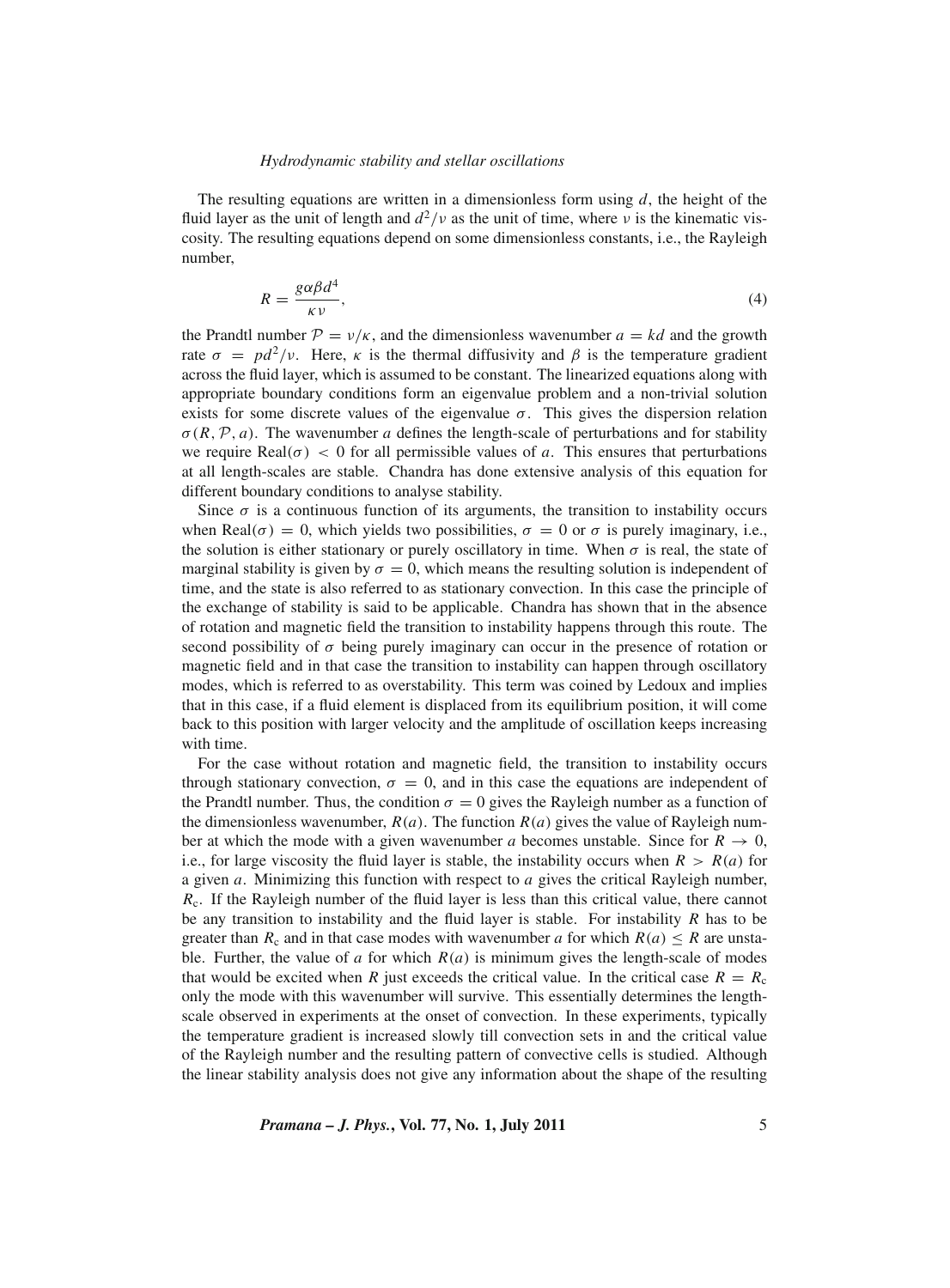convective cellular pattern, Chandra has analysed various possibilities and compared them with experimentally observed pattern. He has also compared the theoretically obtained critical Rayleigh number with experimentally obtained values.

Rotation introduces additional forces and the simplest case arises when the rotation axis is parallel to gravitational force. In the presence of rotation the equations involve another dimensionless constant, the Taylor number

$$
T = \frac{4\Omega^2 d^4}{v^2} \,,\tag{5}
$$

where  $\Omega$  is the rotation frequency. Once again, the stability can be analysed by considering the dispersion relation and there are two possibilities for the onset of instability. If the onset of instability occurs through stationary convection ( $\sigma = 0$ ), then once again the equations are independent of the Prandtl number and the condition  $\sigma = 0$  yields  $R(a, T)$ . Finding the minimum with respect to *a* gives the critical Rayleigh number  $R_c$ , which in this case is also a function of *T*, and its value is found to increase with *T*. For  $T = 0$ , the non-rotating case is recovered. As before, the fluid layer is stable if  $R < R_c$  for a given *T*. The increase in  $R_c$  with  $T$  implies that rotation tends to stabilize the fluid against convection.

However, in the presence of rotation there is the second possibility that the onset of instability occurs through overstability, or oscillatory instability. This is possible only when  $\mathcal{P}$  < 1. Once again the condition that  $\sigma$  is purely imaginary gives the required conditions. In this case there are two equations, one for the real part and the other for the imaginary part of the equation. The additional equation can be used to eliminate the imaginary part of  $\sigma$  which is the frequency of oscillatory mode, giving a relation between  $R, \mathcal{P}, T$  and  $\alpha$ . For a given value of  $P$ ,  $T$  the value of  $R$  can be minimized with respect to  $a$  to get the critical value  $R_c$ . If this critical value happens to be less than that for stationary convection, then the onset of instability will occur through overstability, otherwise stationary convection will prevail. It should be noted that for transition to instability through stationary convection,  $R_c$  is independent of  $\mathcal P$ . Thus, to analyse the stability in the presence of rotation, Chandra has plotted  $R_c$  as a function of T for the required value of  $P$  for the onset of instability through overstability. On the same plot the curve for stationary convection is also shown. For small values of  $T$  the value of  $R_c$  is smaller for stationary convection as compared to that for overstability and the transition to instability occurs through stationary convection. As *T* increases the two curves intersect and for larger values of *T* the onset of instability occurs through overstability. The point of intersection gives the critical value of *T* , which separates the region where instability arises through stationary convection from that where it arises through overstability.

Similar results were obtained with magnetic field. Chandra has also considered the situation where rotation axis does not coincide with gravity, as well as situations including both rotation and magnetic field. Chandra's work has been extended to a nonlinear case where the Rayleigh number is marginally above the critical value. This can give information about the shape of convective cells. Another extension is to compressible fluid, which is more relevant for stellar convection. In this case the density stratification needs to be included and it is not possible to solve the equations analytically. Numerical solution of these equations does not give the same level of insight as that obtained by Chandra. The presence of acoustic modes in compressible fluids is an added complication.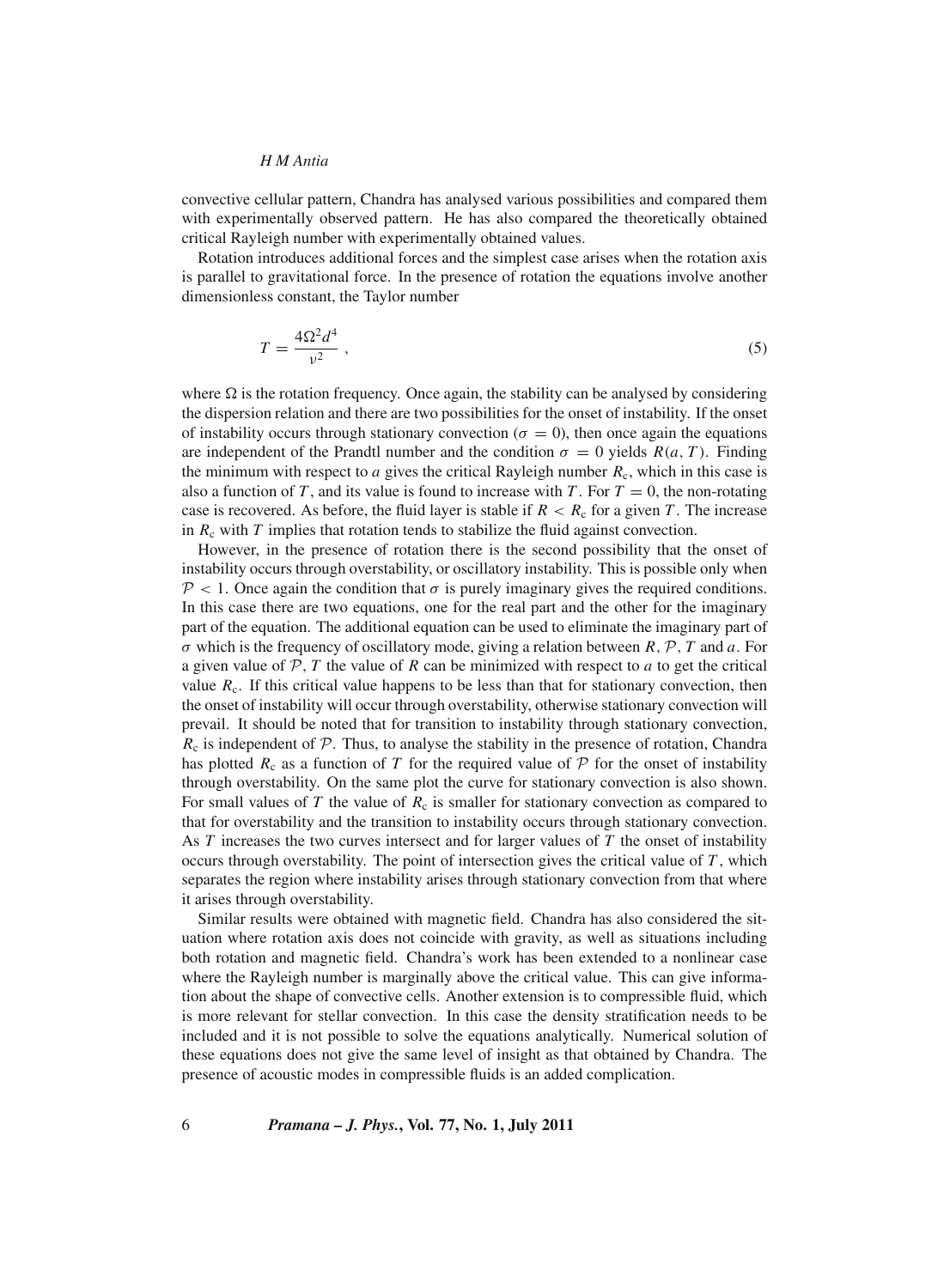With enhanced computing power it is now possible to do fully nonlinear calculations for a fluid in a box. These calculations cannot yet account for all relevant length-scales of turbulence in stellar convection zones where Rayleigh number exceeds the critical value by several orders of magnitude. Nevertheless, such calculations have been very successful in understanding solar granulation [5–7]. Solar granulation [8] is the observed manifestation of convection near the solar surface. The solar granules are of irregular shape with a lengthscale of about 2000 km, with brighter regions representing the hotter fluid coming from below and the darker regions showing the cooler fluid flowing downward. The numerical simulations have been performed in a box of limited size, but they show a pattern which is similar to the observed granulation. The numerical simulations have also successfully matched the spectral line profiles for many spectral lines. While these simulations have been successful in explaining granulation, the success is limited in other aspects. The most notable failure of simulations has been the prediction that rotation rate should be nearly constant on cylinders, which was not confirmed by helioseismically inferred rotation rate in the solar interior (see §5.2). Similarly, the use of these simulations to determine abundances of heavy elements has lowered the heavy element abundances significantly [9]. These reduced abundances are not consistent with helioseismology [10]. However, independent numerical simulations [11] have found higher abundances, which may be consistent with helioseismology. This issue still needs to be studied.

## **3. Impact of Chandra's monograph**

As mentioned earlier, Chandra's monograph has about 2500 citations, which is a measure of its impact. These papers cover a wide range of subjects in astrophysics and some of them are even beyond astronomy. Some of these papers which cite the monograph in turn have made a large impact. To get an idea of the range of topics covered by these, we describe below the top six papers among these whose citations range from about 2600 to 470.

- 1. *Pattern formation outside of equilibrium*: Cross and Hohenberg (1993) [12] This paper discusses pattern formation in Bénard convection when the Rayleigh number exceeds the critical value ( $R > R<sub>c</sub>$ ) and in Couette flow, which is a direct extension of Chandra's work. They have obtained the 'amplitude equations', to describe the growth of perturbation when the system is marginally unstable.
- 2. *Theory of extragalactic radio sources*: Begelman, Blandford and Rees (1984) [13] Powerful extragalactic radio sources typically consist of two extended regions, each linked by a jet to a central compact radio source located in the nucleus of the associated galaxy. This paper discusses collimation of these jets, including the role of the Kelvin–Helmholtz instability in determining the properties of these jets.
- 3. *Instability and pattern formation in crystal growth*: Langer (1980) [14] This is an example of application of stability analysis beyond astronomy.
- 4. *The dynamical state of the interstellar gas and field*: Parker (1966) [15] In this paper Rayleigh–Taylor instability in the presence of galactic magnetic field is invoked to explain the observed tendency of interstellar gas to be confined in discrete clouds.
- 5. *Gas dynamics of semidetached binaries*: Lubow and Shu (1975) [16]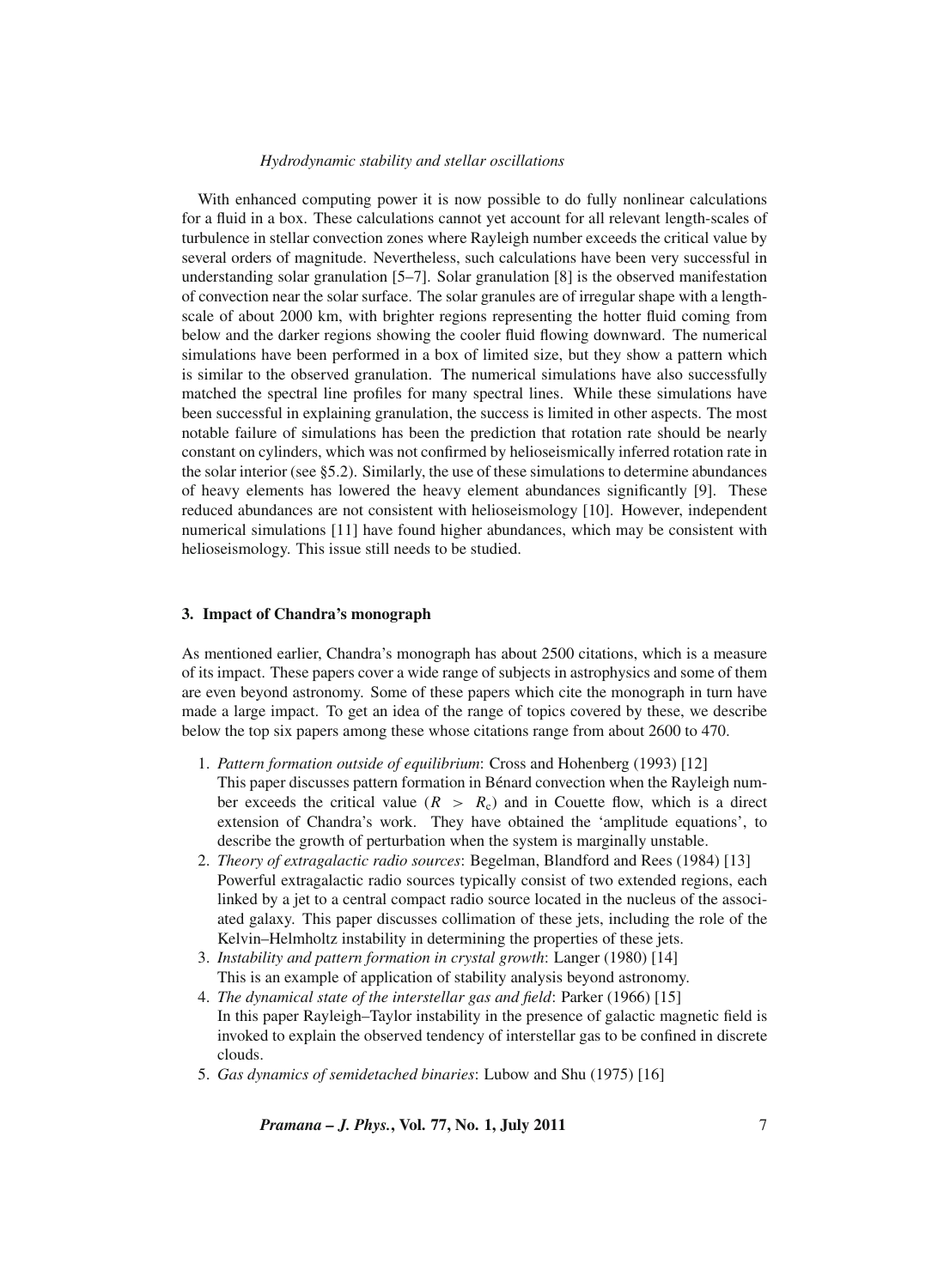

**Figure 1.** Relative frequency difference between two solar models and the observed frequencies from the MDI instrument is shown as a function of frequencies. The frequency differences are scaled by mode inertia. The left panel shows the differences for the model using the mixing length theory, while the right panel shows the same for the model using the prescription of Canuto and Mazzitelli [17].

This paper considers the role of Kelvin–Helmholtz instability to describe the dynamics of mass transfer from the contact component in a binary system to the detached companion star.

6. *Stellar turbulent con*v*ection* – A new model and application: Canuto and Mazzitelli (1991) [17]

This paper gives a prescription to calculate convective flux in stellar convection zones. They use some treatment of turbulence to calculate the distribution of convective cells in stellar convection zone and use it to calculate the net convective flux, which can substitute the expression obtained from the mixing length theory, normally used for this purpose. Helioseismic data show that a solar model constructed using this prescription is in better agreement with observations as compared to the one using mixing length theory [18]. Figure 1 compares the frequency difference between a pair of solar models and the observed frequencies from MDI instrument [19]. One of the models is constructed using the mixing length theory and the other using the prescription of Canuto and Mazzitelli. It is clear that frequency differences are significantly less for the latter.

## **4. Nonradial oscillations of stars**

Chandrasekhar [2] showed that the equations of stellar oscillations with simple boundary conditions form a Hermitian eigenvalue problem and hence follow a variational formulation:

$$
\sigma^2 \int_V \rho |\xi|^2 dx = \int_V \left[ \gamma p (\nabla \cdot \xi)^2 + \frac{2}{r} \frac{dp}{dr} (x \cdot \xi) \nabla \cdot \xi \right] dx
$$
  
+ 
$$
\int_V \frac{(x \cdot \xi)^2}{r^2 \rho} \frac{d\rho}{dr} \frac{dp}{dr} dx - G \int_V \int_V \frac{(\nabla \cdot \rho \xi)_x (\nabla \cdot \rho \xi)_x}{|\mathbf{x} - \mathbf{x}'|} dx dx'.
$$
 (6)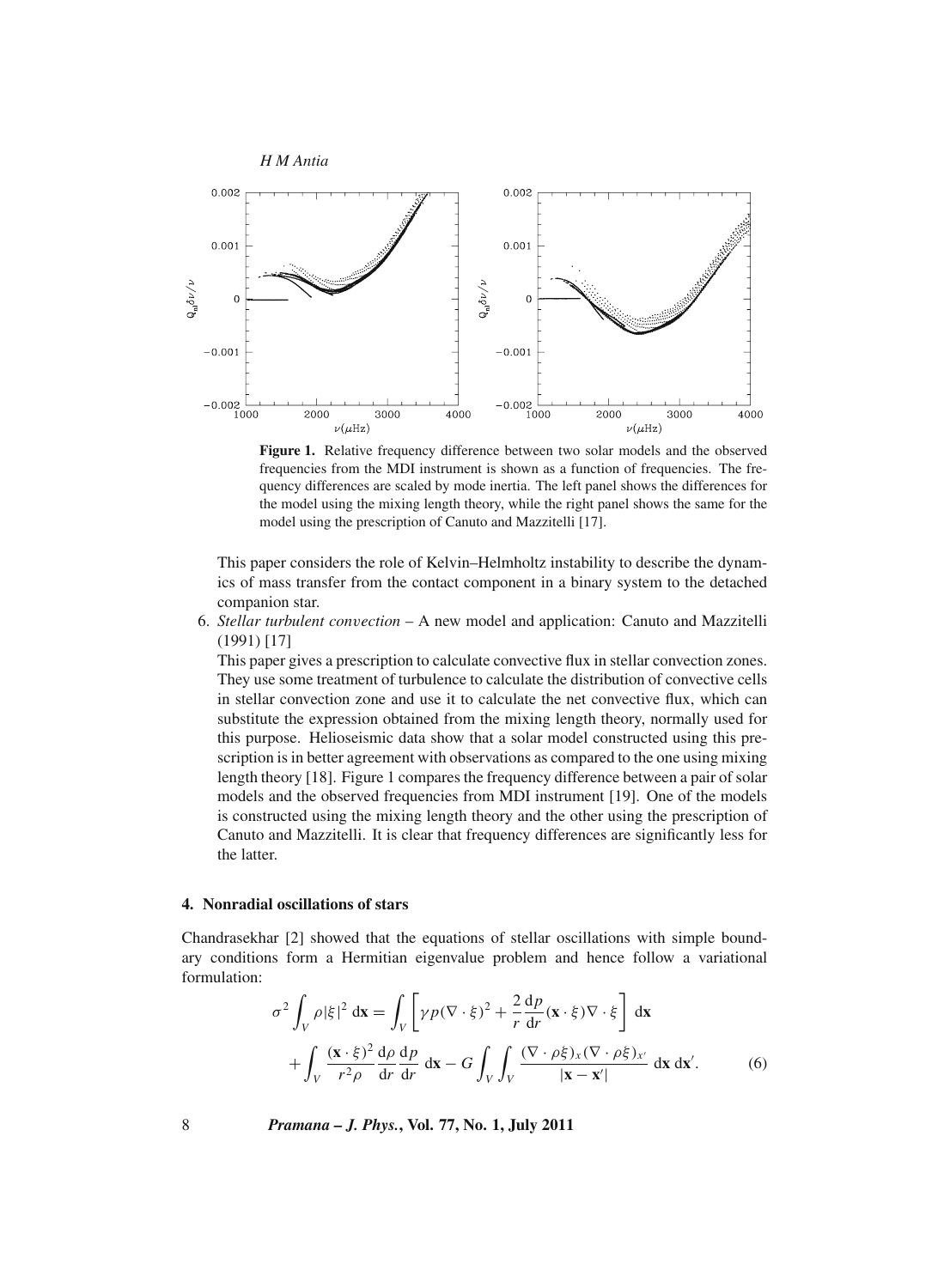Here,  $\xi$  is the displacement from equilibrium position,  $\sigma$  is the frequency of oscillatory mode, *p* is the pressure,  $\gamma$  is the adiabatic index and *G* is the gravitational constant. These equations were used to obtain the normal modes of oscillations in terms of vector spherical harmonics:

$$
\xi_r = \frac{\psi(r)}{r^2} Y_\ell^m(\theta, \phi),\tag{7}
$$

$$
\xi_{\theta} = \frac{1}{\ell(\ell+1)r} \frac{d\chi(r)}{dr} \frac{\partial Y_{\ell}^{m}(\theta,\phi)}{\partial \theta},
$$
\n(8)

$$
\xi_{\phi} = \frac{1}{\ell(\ell+1)r\sin\theta} \frac{d\chi(r)}{dr} \frac{\partial Y_{\ell}^{m}(\theta,\phi)}{\partial \phi}.
$$
\n(9)

Here,  $\psi(r)$  specifies the radial dependence of the radial component of displacement, while  $\chi(r)$  specifies the radial dependence of the horizontal component of displacement. These two functions  $\psi(r)$ ,  $\chi(r)$  and the eigenfrequency  $\sigma$  are calculated by applying the variational principle. The stellar oscillation modes can be identified by three quantum numbers, i.e. the degree  $\ell$  and azimuthal order *m* defining the spherical harmonic and the radial order *n*, which determines the number of nodes in the radial part  $\psi(r)$  of the eigenfunction.

The formulation for radial oscillations ( $\chi(r) = 0, \ell = 0$ ) was also obtained. Chandra also obtained the so-called Kelvin mode, or the f-mode using  $\psi = \chi = r^{\ell+1}$  to get

$$
\sigma^2 = \frac{2\ell(\ell-1)}{2\ell+1} G \frac{\int_0^R \rho r^{2\ell-3} M(r) \, dr}{\int_0^R \rho r^{2\ell} \, dr} \approx \ell \frac{GM}{R^3} = gk \qquad (\ell \to \infty). \tag{10}
$$

Here the last approximation is valid only for large  $\ell$ . These modes are essentially surface gravity modes and their frequency is largely independent of stratification in the stellar interior, depending mainly on the surface gravity. The frequencies of f-modes have been used to estimate the solar radius [20,21]. The seismically determined solar radius is found to be about 200–300 km less than the standard value. Some of the difference is due to different definitions of solar surface used in the two cases.

Chandra's paper has over 100 citations covering a wide range of topics in astrophysics. Most of the citations are from papers in helioseismology as the variational principle forms the basis for the study of stellar oscillations. The three most prominent papers which have got about 240 citations each are

1. *On formation of close binaries by two-body tidal capture*: Press and Teukolsky (1977) [22]

This paper used the mechanism of Fabian *et al* [23] where two stars in hyperbolic orbit have a close encounter, which leads to an elliptic orbit when sufficient energy is transferred from orbital motion to nonradial oscillations in these stars. This mechanism was proposed for the formation of X-ray binaries in globular clusters. They formulated the problem as a forced oscillator with tidal forces forming the forcing term:

$$
\left(\mathcal{L} - \rho \omega^2\right)\xi = \rho \nabla U. \tag{11}
$$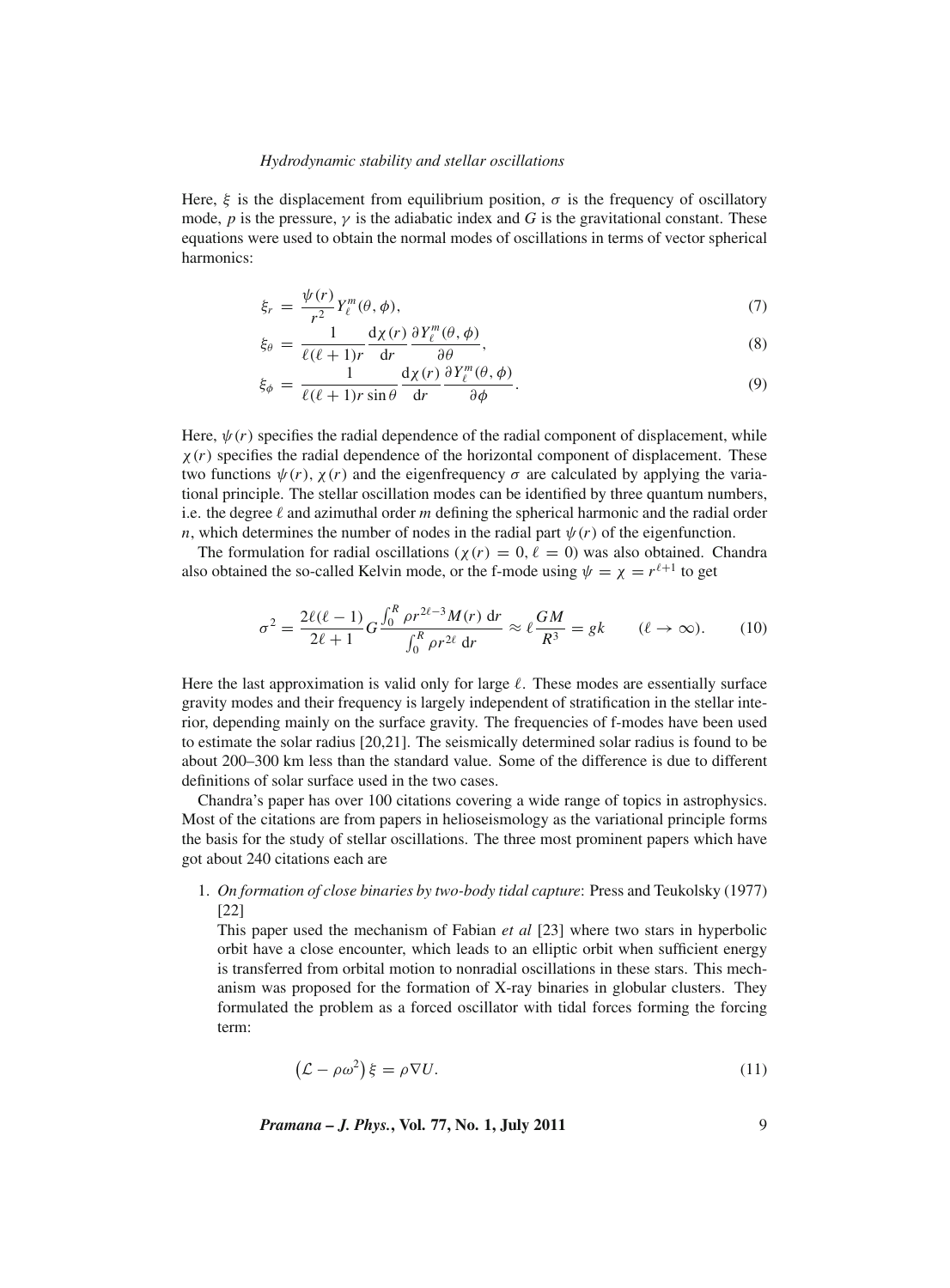Here,  $\mathcal{L}\xi = \rho \omega^2 \xi$  defines the eigenvalue problem for nonradial oscillations in stars, where  $\omega$  is the frequency of oscillation mode. The operator  $\mathcal L$  can be obtained from the variational principle. By expanding the tidal forcing on the right-hand side in terms of eigenfunctions, they obtained the amplitude of normal modes that are excited, which in turn gives an estimate of the energy transfer.

- 2. *Rapidly rotating neutron star models*: Friedman, Ipser and Parker (1986) [24] This paper deals with the structure of rapidly rotating relativistic models for neutron stars with various nuclear matter equations of state. They obtained upper limit on rotation rate for different models by considering the stability of models.
- 3. *On the stability of differentially rotating bodies*: Lynden-Bell and Ostriker (1967) [25]

This paper generalized the variational principle to a differentially rotating selfgravitating body. Clement [26] had generalized the variational principle to uniformly rotating star. The analysis for differential rotation is significantly more complicated than for uniform rotation, which only needs additional forces in a rotating frame. For differential rotation, even in a rotating frame the fluid is not at rest and hence the equilibrium state is not static. This formulation could be used to study stability of differentially rotating stars.

#### **5. Application of variational principle to stellar oscillations**

Variational formulation has been used to study the effect of small perturbations to basic spherically symmetric stellar model. The perturbations could be due to other forces, e.g., rotation or magnetic field or due to perturbation in the stellar models or due to truncation error in numerical calculation of frequencies. We can write the perturbed operator as  $\mathcal{L}+\delta\mathcal{L}$ giving the eigenvalue problem

$$
(\mathcal{L} + \delta \mathcal{L})\xi = \rho(\omega^2 + \delta \omega^2)\xi,\tag{12}
$$

and in a degenerate perturbation theory we get

$$
\delta\omega_{\lambda}^{2} = \frac{\langle \xi_{\lambda}^{*} \delta \mathcal{L} \xi_{\lambda} \rangle}{\langle \xi_{\lambda}^{*} \rho \xi_{\lambda} \rangle}.
$$
\n(13)

Here,  $\lambda$  labels the oscillation mode, which may be a combination of the three quantum number,  $n, \ell, m$  mentioned earlier. This equation can be used to calculate the frequency shift due to the perturbation and forms the basis for a good deal of problems in helioseismology.

Since solar oscillation frequencies have been measured to a very high accuracy of about 1 part in  $10<sup>5</sup>$ , the solar model frequencies also need to be calculated to even better accuracy for proper comparison. The second-order finite difference approximation that is normally used to solve the eigenvalue problem does not give the required accuracy unless the number of mesh points is larger than 10,000, which is too large to handle in a stellar evolution code. Thus to get higher-order accuracy, the truncation error in this difference approximation is treated as a perturbation and the correction to the frequency calculated using the variational principle (eq. (13)). The corrected frequency has significantly less truncation error.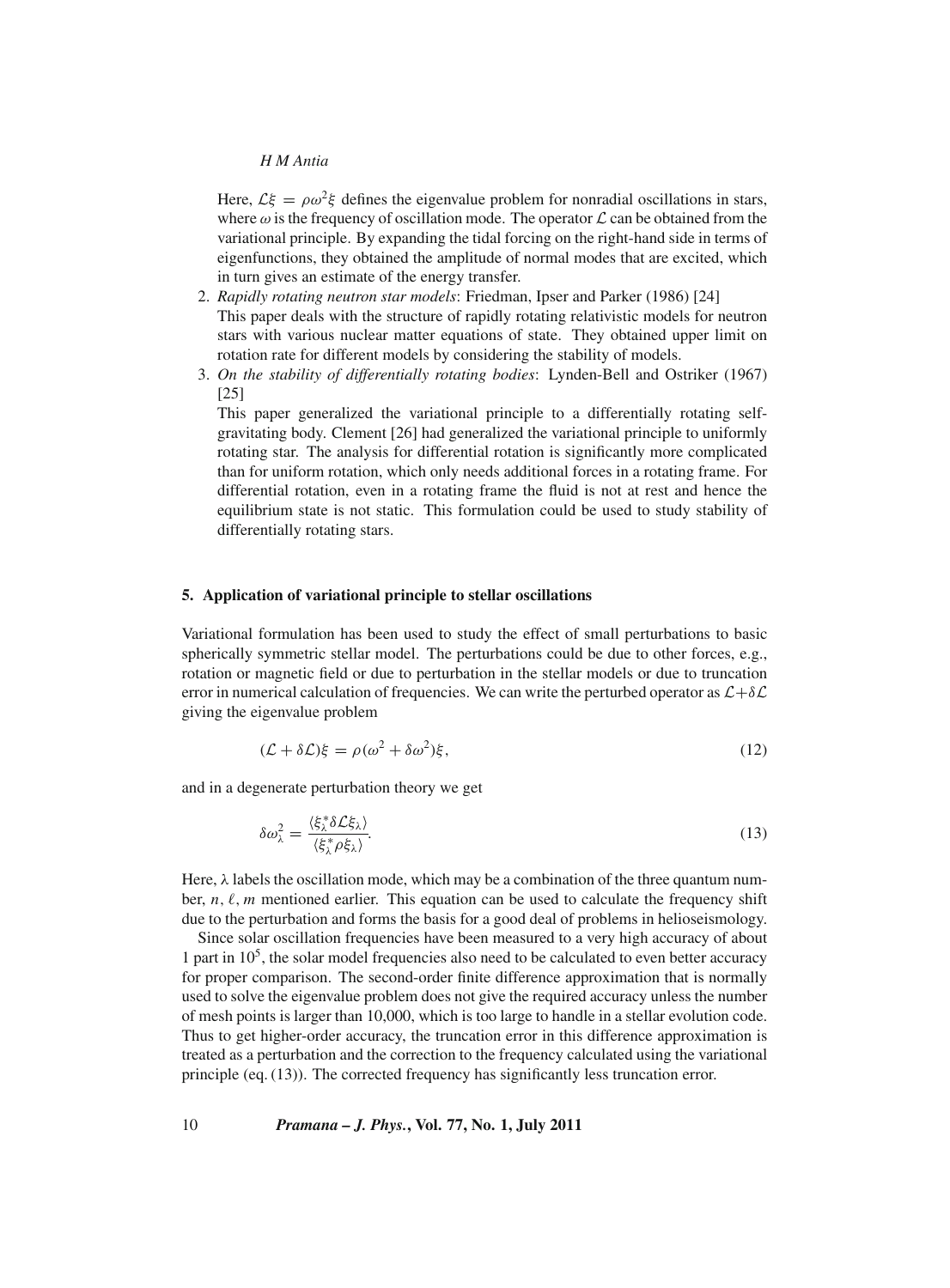### 5.1 *In*v*ersion for solar structure*

If we consider perturbation to a stellar model, the change can be expressed in terms of perturbation in the speed of sound and density, and applying the variational principle, we get

$$
\frac{\delta \nu_{n\ell}}{\nu_{n\ell}} = \int_0^R \mathcal{K}_{c^2,\rho}^{n\ell}(r) \frac{\delta c^2}{c^2}(r) \, \mathrm{d}r + \int_0^R \mathcal{K}_{\rho,c^2}^{n\ell}(r) \frac{\delta \rho}{\rho}(r) \, \mathrm{d}r,\tag{14}
$$

where *c* is the speed of sound and  $\rho$  is the density in a stellar model. Here,  $\mathcal{K}^{n\ell}_{\rho,c^2}(r)$  and  $\mathcal{K}^{n\ell}_{c^2,\rho}(r)$  are the kernels, which involve the stellar model as well as the eigenfunction for the concerned mode of oscillation. In this equation,  $\delta c^2$ ,  $\delta \rho$  and  $\delta v_{n\ell}$  are respectively the differences in the squared sound speed, density and frequency between the two solar models. The actual equation for inversion includes one more term arising from the surface effects which is not shown in eq.  $(14)$ . Equation  $(14)$  can be used to calculate the frequency differences between two solar models, by using the known  $\delta c^2$  and  $\delta \rho$  between these models. On the other hand, if the frequency difference for a large set of modes is known, it defines the inverse problem to determine  $\delta c^2$  and  $\delta \rho$  between these models. Similarly, by using the difference between observed frequencies of solar oscillations and that for a solar model, one can calculate  $\delta c^2$  and  $\delta \rho$  between the Sun and a solar model [27]. Because of the finite number of modes that are available, the inverse problem cannot give a unique profile, but by assuming that the differences are smooth in some sense it is possible to get a reasonable estimate for the speed of sound and density in the Sun. The inversion techniques have been extensively tested during the last two decades and there is a very good agreement between the results obtained by different techniques.

It can be shown that  $c, \rho$  along with the equation of hydrostatic equilibrium are enough to determine the solar model as far as frequencies are concerned. Pressure *p* and adiabatic index  $\Gamma_1 = (\partial \ln p / \partial \ln \rho)_s = c^2 \rho / p$  can be determined from *c*,  $\rho$ . Instead of *c*,  $\rho$  any other pair of independent variables can be used for inversion. Figure 2 shows the results of inversion using two solar models. It can be seen that the speed of sound in the solar model is within about 0.2% of that in the Sun, while density has somewhat larger differences. The largest difference arises just below the base of the convection zone and has been attributed to the lack of mixing below the convection zone in the standard solar model. The figure also shows the differences for a model which incorporates mixing below the base of the convection zone [29] and it is clear that this model is in better agreement in this region. The discrepancy in the near surface layers is due to error is solar radius which arises because of difficulty in modelling the surface layers. Most of this discrepancy can be eliminated by scaling the radius in the solar model appropriately.

The helioseismic inversions have provided severe constraints on solar models and there have been significant improvements in input physics since the seismic inversions were first performed. There has been a steady improvement in solar models over the last two decades. However, Asplund *et al* [30] calculated the abundances of oxygen and other heavy elements in the Sun using improved 3D atmospheric models based on numerical simulations to find that the abundances need to be significantly reduced. Solar models with reduced abundances are not consistent with seismic constraints [31,32]. Since then numerous attempts have been made to modify the solar models in a variety of ways, but none has succeeded in obtaining seismically consistent models using revised abundances [10]. With the revised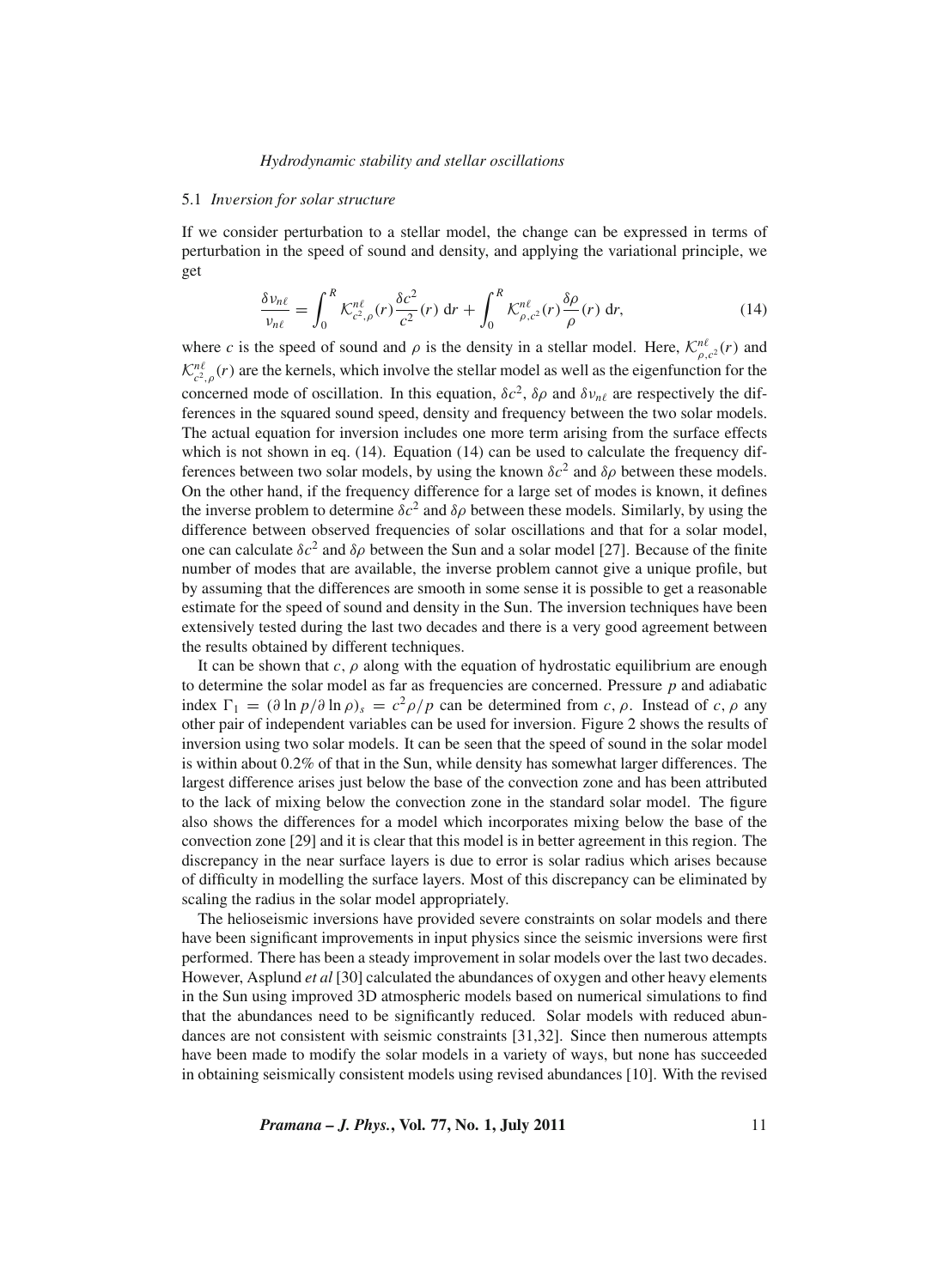

**Figure 2.** Relative difference in speed of sound (lower panel) and density (upper panel) between the Sun and two solar models. The inversions were done using data from the GONG project [28]. The solid lines show the result for a standard solar model, while the dashed line shows the result for a model with mixing in tachocline region [29]. For clarity, error bars are shown only for the standard model.

abundances the discrepancy in speed of sound increases to about 1.5% and that in density to about 10% [10]. As mentioned earlier, there is some discrepancy between abundances calculated using different techniques, including different 3D numerical simulations and more effort is needed to resolve this discrepancy.

#### 5.2 *In*v*ersion for rotation rate*

Apart from solar structure, it is possible to study the rotation rate in the solar interior using observed frequencies of solar oscillations. In the absence of rotation, the frequencies are independent of the azimuthal order *m*, and rotation lifts the degeneracy giving rise to frequency splittings, which can be used to study the rotation rate in the solar interior. Ritzwoller and Lavely [33] treated rotation as a perturbation on spherically symmetric stellar model to calculate the first-order effect of rotation, arising from the Coriolis force which gives a perturbation to the operator  $\mathcal{L}$ ,

$$
\delta \mathcal{L} = 2i \omega \rho \mathbf{v}_{\text{rot}} \cdot \nabla \xi, \tag{15}
$$

which can be used to calculate the frequency splitting due to rotation. The frequency splitting can be expressed as

$$
\nu_{n,\ell,m} = \nu_{n,\ell} + \sum_{j=1}^{M} a_j^{(n,\ell)} P_j(m), \qquad (16)
$$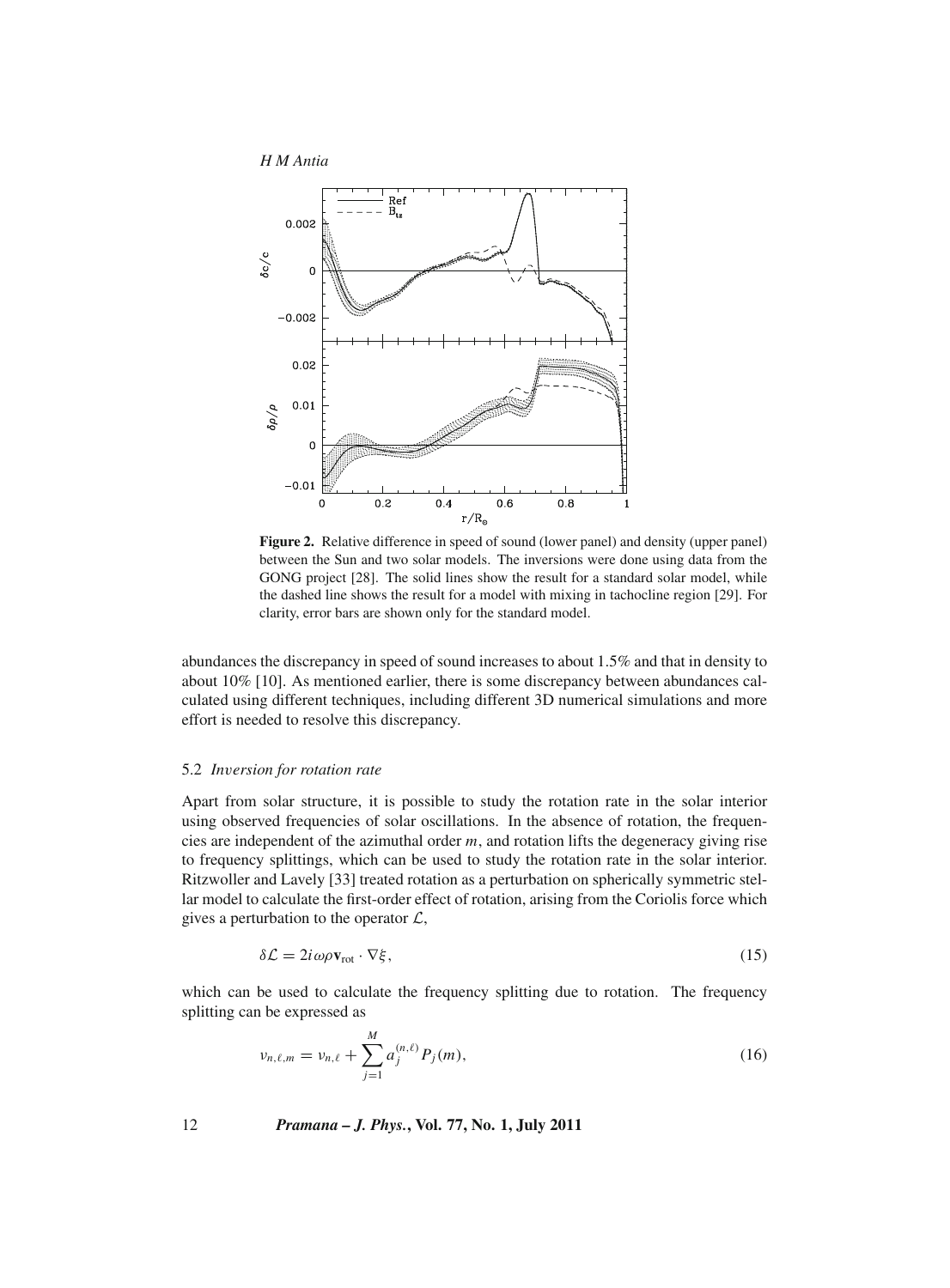where  $a_j^{(n,\ell)}$  are the splitting coefficients and  $P_j(m)$  are orthogonal polynomials of degree *j* in the azimuthal order *m*. The number of splitting coefficients, *M*, in the summation is less than 2 . Similarly, the rotation velocity is decomposed as

$$
v_{\phi}(r,\theta) = -\sum_{j=1}^{M} w_{2j-1}(r) \frac{\partial Y_{2j-1}^{0}}{\partial \theta}.
$$
\n(17)

With this decomposition, using the variational principle the splitting coefficients are given by

$$
a_j^{(n,\ell)} = \int_0^R w_j(r) \mathcal{K}_j^{(n,\ell)}(r) r^2 \, \mathrm{d}r \tag{18}
$$

$$
= \int_0^R \int_{-1}^1 \Omega(r,\theta) \mathcal{K}_j^{(n,\ell)}(r,\theta) \, dr \, d\cos\theta. \tag{19}
$$

Here,  $\Omega(r, \theta)$  is the rotation rate and  $\mathcal{K}^{(n,\ell)}_j$  are the kernels and either of these forms can be used. This equation can be used to calculate the splitting coefficients for a specified rotation rate profile. Alternately, if the splitting coefficients are known for a large number of modes, this equation can be used for inversion of rotation rate from the observed splitting coefficients [34].

The splitting coefficients are sensitive only to the north–south symmetric component of rotation rate and hence that is the only component that can be determined. Observations at the solar surface show that the north–south antisymmetric component of rotation is fairly small and has not been determined reliably. Figure 3 shows the result of such an inversion using MDI data. It is clear that there is a strong shear layer near the surface where the rotation rate increases with depth. Further, the known differential rotation at



**Figure 3.** Rotation rate in the solar interior as inferred by inversion of Michelson Doppler image (MDI) data is shown as a function of radial distance for a few selected latitudes as marked in the figure. The dotted lines show the  $1\sigma$  error limits in each case.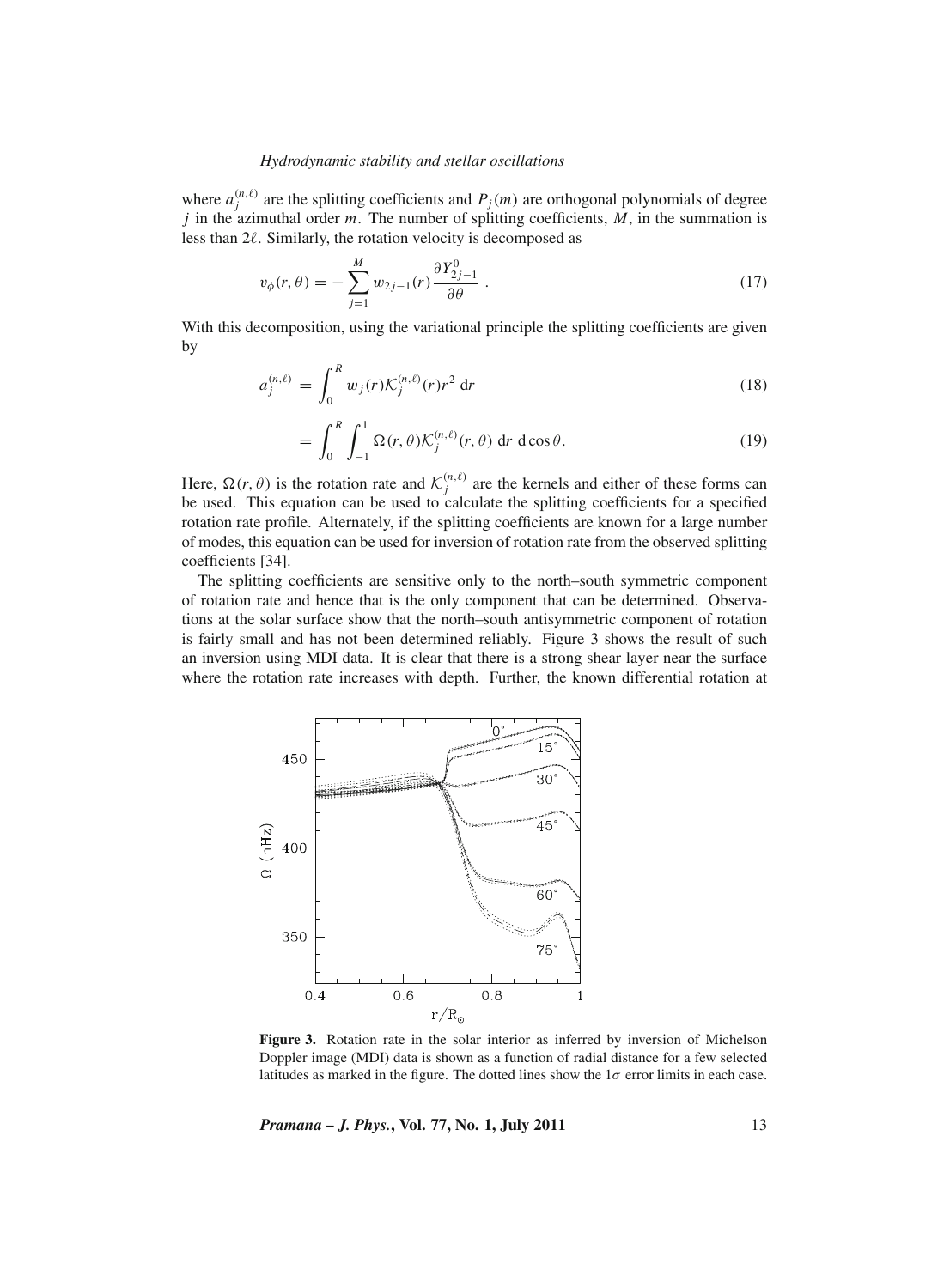the solar surface persists through the convection zone, while below the convection zone, the rotation rate is almost independent of latitude. The narrow transition region around the base of the convection zone is referred to as the tachocline [35] and it is still not clear how this layer is formed. The tachocline is generally believed to be the region where the solar dynamo operates. Further, the inferred rotation rate is clearly inconsistent with the theoretical predictions of constant rotation on cylinders.

Once the rotation rate is known in the solar interior, it is possible to calculate the global quantities like the angular momentum and kinetic energy. It is also possible to calculate the oblateness induced by rotation and the resulting gravitational quadrupole moment [36]

Angular momentum: 
$$
H = (190.0 \pm 1.5) \times 10^{46} \text{ g cm}^2 \text{ s}^{-1},
$$
 (20)

Kinetic energy: 
$$
T = (253.4 \pm 7.2) \times 10^{40} \text{ g cm}^2 \text{ s}^{-2}
$$
, (21)

Quadrupole moment: 
$$
J_2 = (2.18 \pm 0.06) \times 10^{-7}
$$
. (22)

The quadrupole moment plays a role in the test of general relativity using the observed precession of perihelion of Mercury. If the Sun has significant departure from spherical symmetry, then it will also give some contribution to the precession from purely Newtonian effects, thus causing a discrepancy between the relativistic prediction and the observed rate. There were some claims that solar core is rotating much faster, thus giving some contribution to the precession [37]. However, the helioseismically determined rotation rate does not show any increase in the core and the resulting  $J_2$  will cause precession of perihelion of Mercury by  $0.03''$  per century, which is within the error estimates, thus validating the test of general relativity.

## 5.3 *Effect of magnetic field on stellar oscillations*

Gough and Thompson [38] extended the study to include second-order effect of rotation and magnetic field using the equation

$$
(\mathcal{L} - \rho \omega^2)\xi = \omega \mathcal{M}\xi + \mathcal{N}\xi + \mathcal{B}\xi,\tag{23}
$$

where  $M$  is the term due to Coriolis force which is used to calculate the effect of rotation (eq. (15)),  $\mathcal N$  is the contribution from centrifugal force and  $\mathcal B$  includes the contribution from magnetic field. The second-order effects contribute to the even order splitting coefficients and can be separated from first-order effect of rotation, which contribute only to the odd order splitting coefficients. They also calculated the effect of departure from spherical symmetry in the equilibrium model due to rotation or magnetic field. The second-order effect of rotation arises from the centrifugal force term and the distortion from spherical symmetry as well as from the first-order perturbations to the eigenfunctions, while magnetic field does not have any first-order contribution to the frequencies of stellar oscillations.

The magnetic field was considered to be axisymmetric, either toroidal

$$
\mathbf{B} = \left[0, 0, a(r)\frac{d}{d\theta}P_k(\cos\theta)\right],\tag{24}
$$

or poloidal

$$
\mathbf{B} = \left[ k(k+1) \frac{b(r)}{r^2} P_k(\cos \theta), \frac{1}{r} \frac{db}{dr} \frac{d}{d\theta} P_k(\cos \theta), 0 \right].
$$
 (25)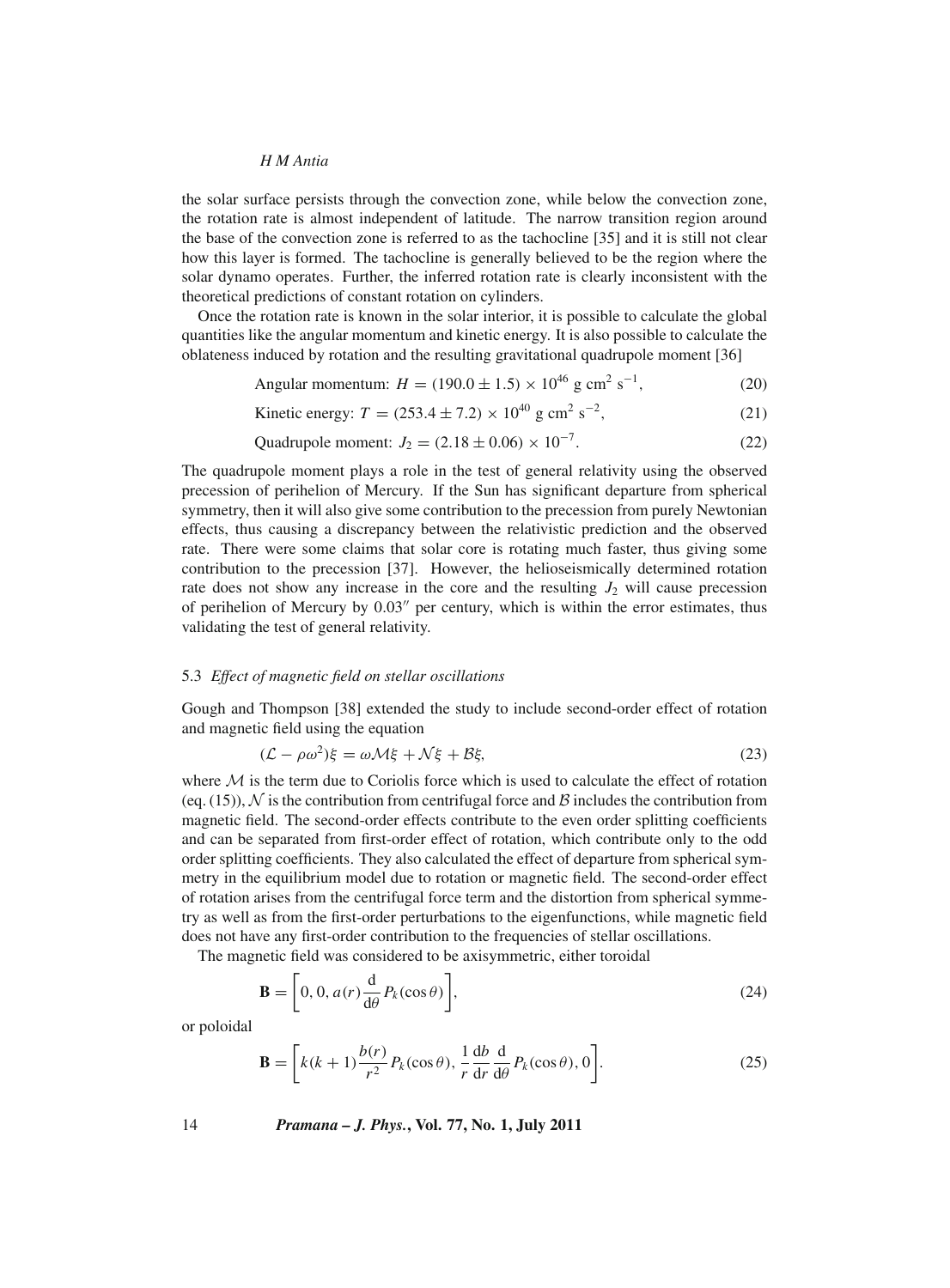Here  $P_k(\cos \theta)$  is the Legendre polynomial of degree k. The radial dependence of the toroidal field is taken to be [39]

$$
a(r) = \begin{cases} \sqrt{8\pi p\beta_0} (1 - \left(\frac{r - r_0}{d}\right)^2) & \text{if } |r - r_0| \le d, \\ 0 & \text{otherwise,} \end{cases}
$$
 (26)

where *p* is the pressure and  $\beta_0$  is a constant which gives the ratio of magnetic to gas pressure. Here the magnetic field is confined in a layer of thickness 2*d* around  $r = r_0$ and the symmetry axis of magnetic field is assumed to coincide with the rotation axis. For  $k = 2$ ,  $\beta_0 = 10^{-4}$ ,  $r_0 = 0.713 R_{\odot}$ ,  $d = 0.01 R_{\odot}$ , the splitting coefficients as a function of lower turning point of the modes are shown in figure 4. The turning point is given by the layer where  $(\ell(\ell+1)c^2(r_t)/r_t^2) = \omega^2$ . The acoustic modes are typically trapped in a region  $R_{\odot} \geq r \geq r_t$ . The upper turning point for the modes is close to the solar surface for the observed modes of solar oscillations. The figure shows a characteristic signature of splitting coefficients arising from a localized toroidal field near the base of the convection zone. Since such a pattern is not seen in the observed data we can only put an upper limit on the magnetic field in this region [39]. These limits are not very useful for constraining dynamo models which assume a toroidal field in this region, since the field in dynamo model is assumed to be concentrated in flux tubes and we need to account for the filling factor before comparing with the seismic limits. With a reasonable filling factor and currently accepted field strength in the tachocline region, the splitting coefficients are too small to be detected.

Since the even splitting coefficients are fairly small, it is not yet possible to invert them for the magnetic field. The rotation rate can be inferred from the odd splitting coefficients and the inferred rotation rate can be used to calculate second-order contribution from rotation, which should be subtracted from the observed splitting coefficients to get the residual contribution, which may be due to magnetic field or other departures from spherical symmetry. It is not possible to separate these two contributions. Assuming that the residual coefficients are entirely due to the large-scale magnetic field, it is possible to obtain some



**Figure 4.** Splitting coefficients,  $a_2$ ,  $a_4$  due to a toroidal magnetic field with  $k = 2$ ,  $\beta_0 = 10^{-4}$ ,  $r_0 = 0.713 R_{\odot}$  and  $d = 0.01 R_{\odot}$  are shown as a function of the lower turning point of the modes.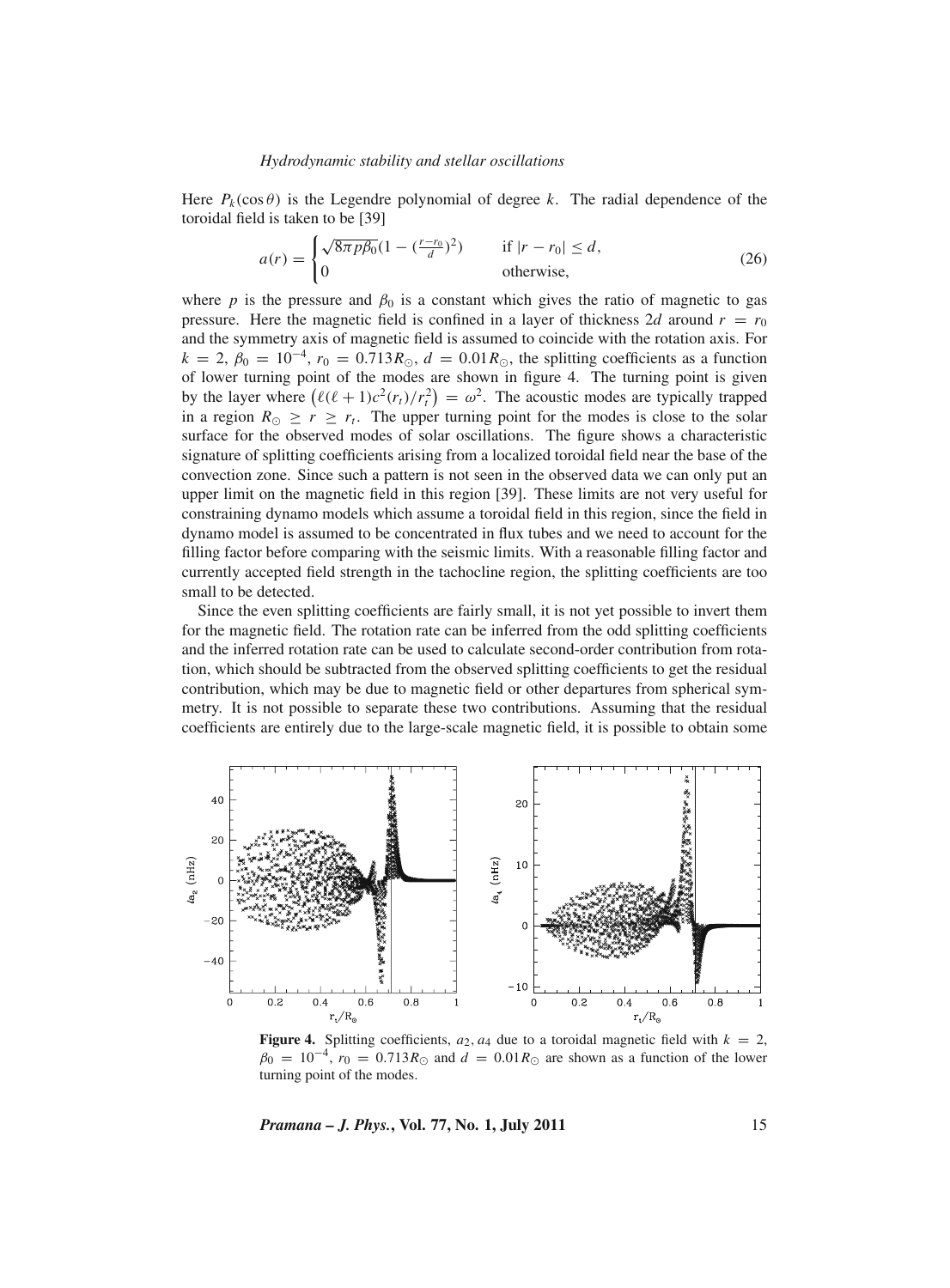estimates of magnetic field [40]. These studies show that most of the contribution to even splitting coefficients arise from magnetic field near the solar surface, typically within 1% of the solar radius. There is very little signature of magnetic field in deeper layers. Further, the near-surface magnetic field is found to vary with time in phase with solar activity.

#### 5.4 *Effect of meridional flows on stellar oscillations*

In general, the first-order contribution to frequency shift from meridional flow, or the north– south antisymmetric component of rotation vanishes in the degenerate perturbation theory and one has to use the quasi-degenerate perturbation theory [41] to calculate these contributions. In this case the eigenfunction is written as the sum of eigenfunctions of spherically symmetric model with close frequencies

$$
\xi'_{\mathbf{k}} = \sum_{k'} a_{k'} \xi_{\mathbf{k'}},\tag{27}
$$

where the summation is taken over a set of modes with frequencies close to the mode being perturbed. The equation is given by

$$
(\mathcal{L} - \rho \omega_k^2) \xi_{\mathbf{k}}' + \delta \mathcal{L} \xi_{\mathbf{k}}' = 0. \tag{28}
$$

By taking the scalar product with  $\xi_i$ , it gives a set of equations:

$$
\sum_{k'} a_{k'} \left[ H_{jk'} + \delta_{jk'} (\omega_{k'}^2 - \omega_k^2) \right] = a_j (\omega_k'^2 - \omega_k^2), \tag{29}
$$

where  $H_{jk} = \langle \xi_j^* \delta \mathcal{L} \xi_k \rangle$ . This system of equations constitute an eigenvalue problem, which can be solved to calculate the frequency shifts for the mode.

The axisymmetric meridional velocity is assumed to be of the form

$$
\mathbf{v}_s(r,\theta) = \left[ u_s(r) P_s(\cos\theta), v_s(r) \frac{d}{d\theta} P_s(\cos\theta), 0 \right],
$$
\n(30)

$$
v_s(r) = \frac{1}{\rho r} \frac{d}{dr} \left( \frac{\rho r^2 u_s(r)}{s(s+1)} \right),\tag{31}
$$

$$
u_s(r) = \begin{cases} u_0 \frac{4(R-r)(r-r_b)}{(R-r_b)^2} & \text{if } r_b \le r \le R, \\ 0 & \text{otherwise.} \end{cases}
$$
 (32)

Here,  $u_s$  is the radial component of velocity, while  $v_s$  is the horizontal component in the north–south direction,  $P_s(\cos \theta)$  is the Legendre polynomial of degree *s*. Here the meridional velocity is assumed to be confined in the region  $r_b \le r \le R$ . The upper limit is taken to be the solar surface, while the lower limit of the region where the meridional flow persists is not known and it is generally assumed that the meridional flow penetrates to the base of the convection zone or a little below it. With these meridional flow field, it is possible to compute the splitting coefficients, as well as the shift in the mean frequencies, but the value is found to be very small, of the order of a few nHz [42]. Although, in principle, these may be detectable, there is no characteristic signature of the resulting frequency shift and it is not possible to distinguish between contribution of meridional flow and those from near surface magnetic field. Further, the calculated splitting coefficients are not sensitive to

16 *Pramana – J. Phys.***, Vol. 77, No. 1, July 2011**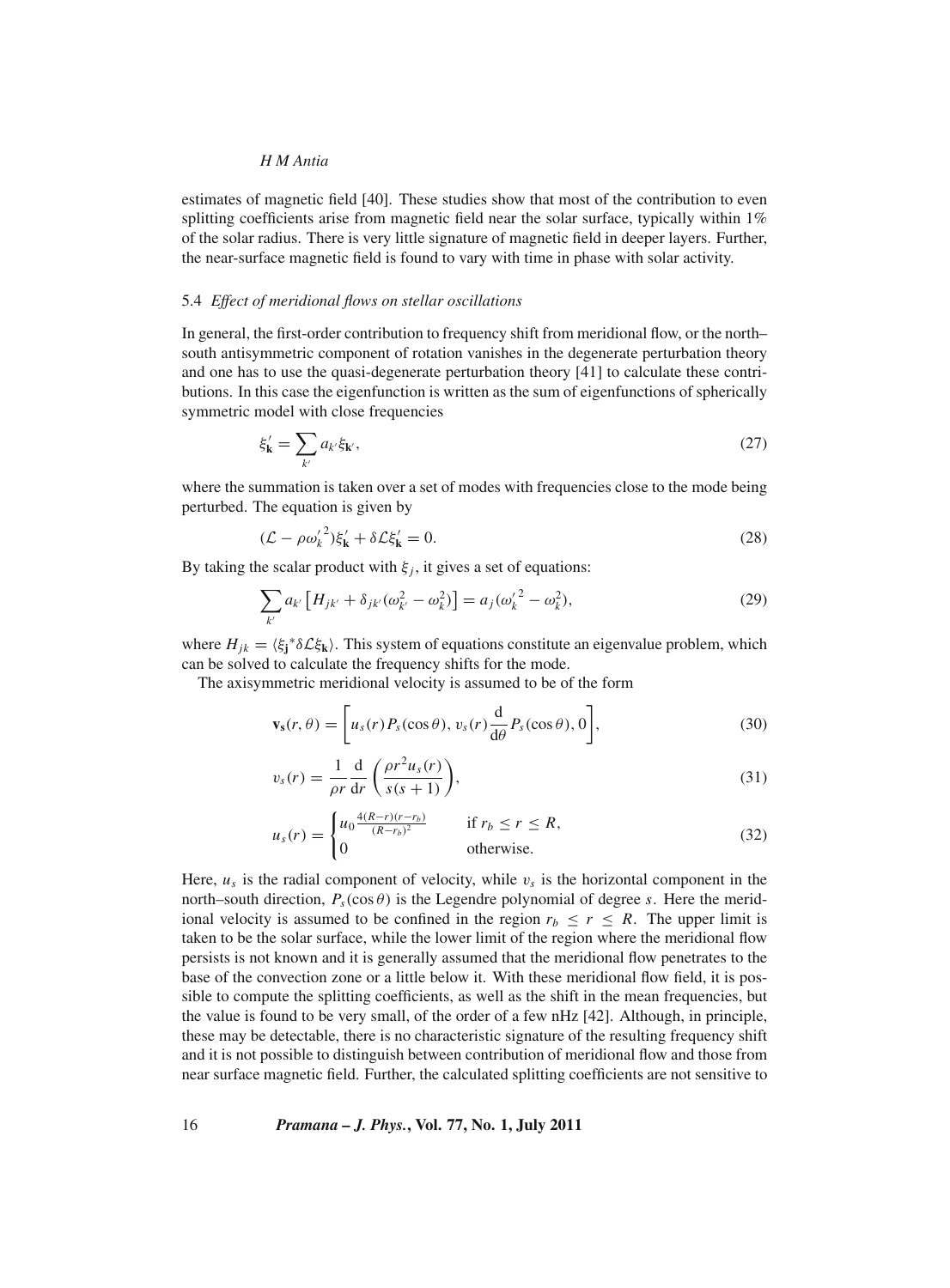$r<sub>b</sub>$  the depth to which meridional flow penetrates. This depth plays an important role in the flux transport dynamo models.

From the above discussion it is clear that the variational principle given by Chandrasekhar has played a fundamental role in helioseismology.

## **Acknowledgements**

Most of the results quoted in this work and the figures shown were obtained using data from the MDI and GONG projects. Michelson Doppler imager (MDI) is an instrument on board the Solar and Heliospheric Observatory (SOHO). SOHO is a project of international cooperation between ESA and NASA. MDI is supported by NASA grant NAG5-8878 to Stanford University. The Global Oscillation Network Group (GONG) program is managed by the National Solar Observatory, which is operated by AURA, Inc. under a cooperative agreement with the National Science Foundation. The data were acquired by instruments operated by the Big Bear Solar Observatory, High Altitude Observatory, Learmonth Solar Observatory, Udaipur Solar Observatory, Instituto de Astrofisica de Canarias, and Cerro Tololo Interamerican Observatory.

#### **References**

- [1] S Chandrasekhar, *Hydrodynamic and hydromagnetic stability* (Clarendon, Oxford, 1961)
- [2] S Chandrasekhar, *Astrophys. J.* **139**, 664 (1964)
- [3] L Rayleigh, *Phil. Mag.* **32**, 529 (1916)
- [4] H Bénard, *Ann. Chimie Phys.* **23**, 62 (1901)
- [5] Å Nordlund and R F Stein, *Comp. Phys. Comm.* **59**, 119 (1990)
- [6] R F Stein and Å Nordlund, *Astrophys. J.* **499**, 914 (1998)
- [7] M Steffen, H-G Ludwig and B Freytag, *Astron. Nach. Supp.* **3**, 174 (2003)
- [8] H H Plasket, *Mon. Not. R. Astron. Soc.* **114**, 251 (1954)
- [9] M Asplund, N Grevesse and A J Sauval, in *Cosmic abundances as records of stellar e*v*olution and nucleosynthesis* edited by T G Barnes, F N Bash, *ASP Conf. Ser.* **336**, 25 (2005)
- [10] S Basu and H M Antia, *Phys. Rep.* **457**, 217 (2008)
- [11] E Caffau, H-G Ludwig, M Steffen, B Freytag and P Bonifacio, *Solar Phys.* **268**, 255 (2011), arXiv:1003.1190
- [12] M C Cross and P Hohenberg, *Re*v*. Mod. Phys.* **65**, 851 (1993)
- [13] M C Begelman, R D Blandford and M J Rees, *Re*v*. Mod. Phys.* **56**, 255 (1984)
- [14] J S Langer, *Re*v*. Mod. Phys.* **52**, 1 (1980)
- [15] E N Parker, *Astrophys. J.* **145**, 811 (1966)
- [16] S H Lubow and F Shu, *Astrophys. J.* **198**, 383 (1975)
- [17] V M Canuto and I Mazzitelli, *Astrophys. J.* **370**, 295 (1991)
- [18] S Basu and H M Antia, *J. Astrophys. Astron.* **15**, 143 (1994)
- [19] P H Scherrer *et al*, *Solar Phys.* **162**, 129 (1995)
- [20] J Schou, A G Kosovichev, P R Goode and W A Dziembowski, *Astrophys. J.* **489**, L197 (1997)
- [21] H M Antia, *Astron. Astrophys.* **330**, 336 (1998)
- [22] W H Press and S A Teukolsky, *Astrophys. J.* **213**, 183 (1977)
- [23] A Fabian, J Pringle and M J Rees, *Mon. Not. R. Astron. Soc.* **172**, 15 (1975)
- [24] J L Friedman, J R Ipser and L Parker, *Astrophys. J.* **304**, 115 (1986)
- [25] D Lynden-Bell and J P Ostriker, *Mon. Not. R. Astron. Soc.* **136**, 293 (1967)
- [26] M J Clement, *Astrophys. J.* **140**, 1045 (1964)